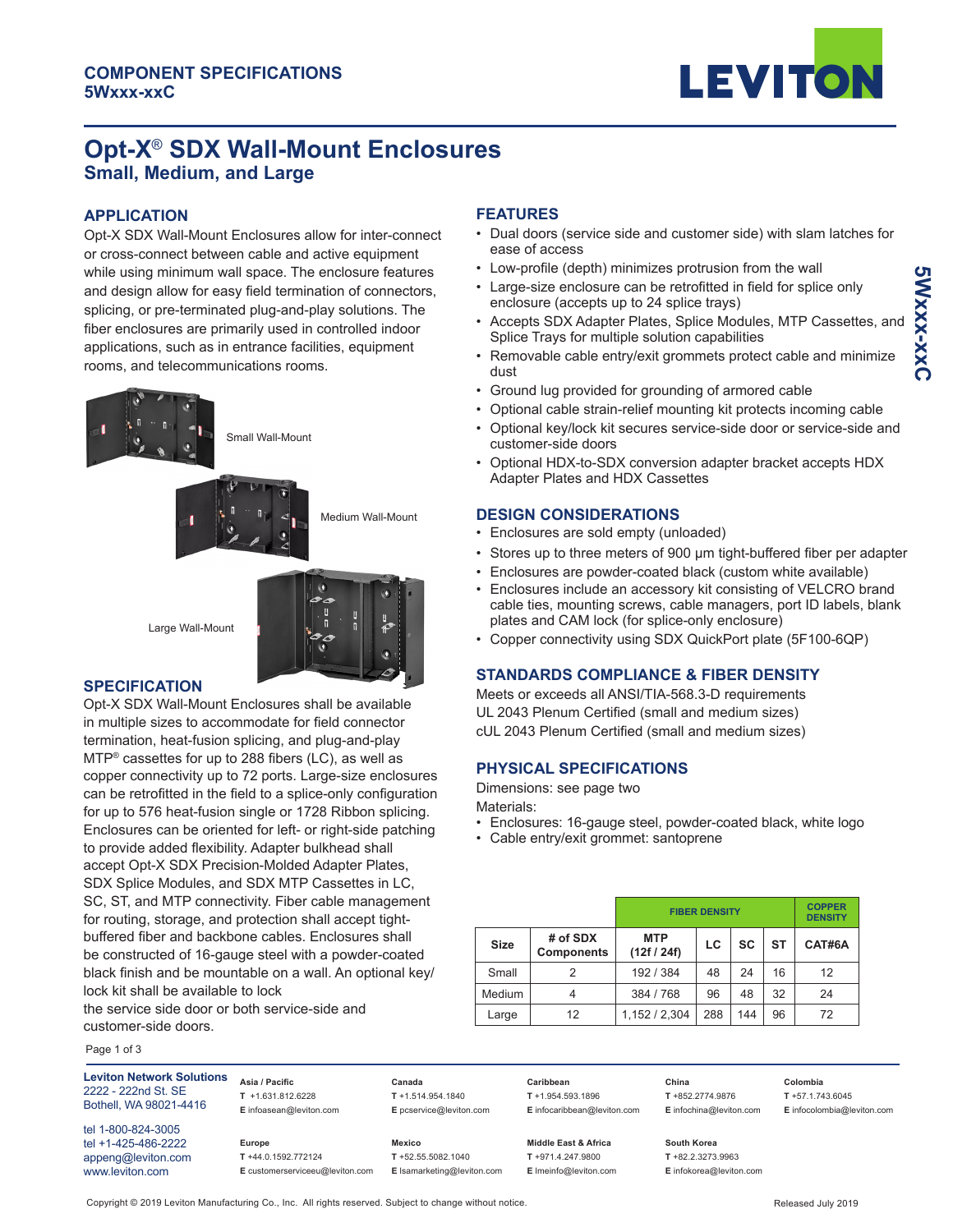## **COMPONENT SPECIFICATIONS 5Wxxx-xxC**



#### **WARRANTY INFORMATION**

For a copy of Leviton product warranties, visit www.leviton.com/warranty.

### **ELECTRONIC FILES**

For CAD files, typical specs, or technical drawings (.DXF, .DWG), visit www.leviton.com.

#### **Small Wall-Mount Enclosure**



Copyright © 2019 Leviton Manufacturing Co., Inc. All rights reserved. Subject to change without notice.